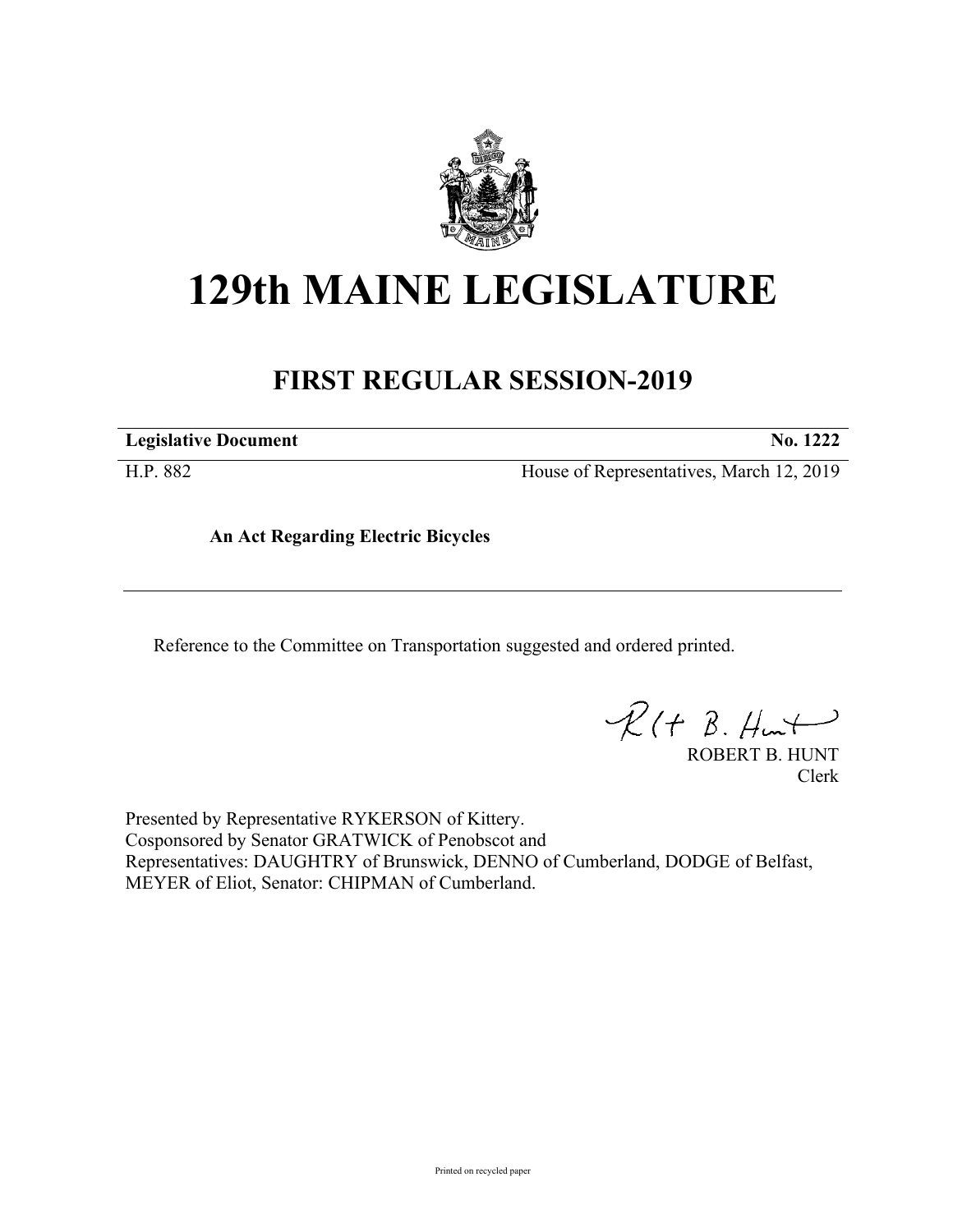| 1              | Be it enacted by the People of the State of Maine as follows:                                                                                                                                                                            |
|----------------|------------------------------------------------------------------------------------------------------------------------------------------------------------------------------------------------------------------------------------------|
| $\overline{2}$ | Sec. 1. 29-A MRSA §101, sub-§22-B is enacted to read:                                                                                                                                                                                    |
| $\mathfrak{Z}$ | 22-B. Electric bicycle. "Electric bicycle" means a 2-wheel or 3-wheel bicycle with                                                                                                                                                       |
| $\overline{4}$ | fully operable pedals and an electric motor of less than 750 watts that is a Class 1 electric                                                                                                                                            |
| 5              | bicycle, a Class 2 electric bicycle or a Class 3 electric bicycle as follows.                                                                                                                                                            |
| 6              | A. "Class 1 electric bicycle" means an electric bicycle equipped with a motor that                                                                                                                                                       |
| 7              | provides assistance only when the rider is pedaling and that ceases to provide                                                                                                                                                           |
| 8              | assistance when the bicycle reaches the speed of 20 miles per hour.                                                                                                                                                                      |
| 9              | B. "Class 2 electric bicycle" means an electric bicycle equipped with a motor that                                                                                                                                                       |
| 10             | may be used exclusively to propel the bicycle but is not capable of providing                                                                                                                                                            |
| 11             | assistance when the bicycle reaches the speed of 20 miles per hour.                                                                                                                                                                      |
| 12             | C. "Class 3 electric bicycle" means an electric bicycle equipped with a motor that                                                                                                                                                       |
| 13             | provides assistance only when the rider is pedaling and that ceases to provide                                                                                                                                                           |
| 14             | assistance when the bicycle reaches the speed of 28 miles per hour.                                                                                                                                                                      |
| 15             | An electric bicycle is considered a motor vehicle only to the extent required by 23 United                                                                                                                                               |
| 16             | States Code, Section 154 and for the purposes of section 2112-A.                                                                                                                                                                         |
| 17             | Sec. 2. 29-A MRSA §101, sub-§36, as repealed and replaced by PL 2005, c. 577,                                                                                                                                                            |
| 18             | §1, is amended to read:                                                                                                                                                                                                                  |
| 19             | 36. Moped. "Moped" means a motorized device designed to travel with only 2 or 3                                                                                                                                                          |
| 20             | 10-inch or larger diameter wheels in contact with the ground and that:                                                                                                                                                                   |
| 21             | A. May have fully operative pedals for propulsion by human power;                                                                                                                                                                        |
| 22             | B. Has an electric or a liquid fuel motor with a cylinder capacity displacement not                                                                                                                                                      |
| 23             | exceeding 50 cubic centimeters or an electric motor with a capacity under 1,500                                                                                                                                                          |
| 24             | watts; and                                                                                                                                                                                                                               |
| 25<br>26<br>27 | Is equipped with a power drive system that functions only directly or<br>C.<br>automatically and does not require clutching or shifting by the operator after the drive<br>system is engaged.                                            |
| 28             | "Moped" does not include an electric personal assistive mobility device or an electric                                                                                                                                                   |
| 29             | bicycle.                                                                                                                                                                                                                                 |
| 30             | Sec. 3. 29-A MRSA §101, sub-§41, as amended by PL 2001, c. 687, §6, is                                                                                                                                                                   |
| 31             | further amended to read:                                                                                                                                                                                                                 |
| 32             | 41. Motorized bicycle or tricycle. "Motorized bicycle or tricycle" means a bicycle                                                                                                                                                       |
| 33             | or tricycle that:                                                                                                                                                                                                                        |
| 34             | A. May have pedals to permit human propulsion; and                                                                                                                                                                                       |
| 35<br>36<br>37 | Has a motor attached to a wheel that is rated at no more than 1.5 brake<br>B.<br>horsepower and has a cylinder capacity capable of propelling the vehicle unassisted<br>at a speed of 25 miles per hour or less on a level road surface. |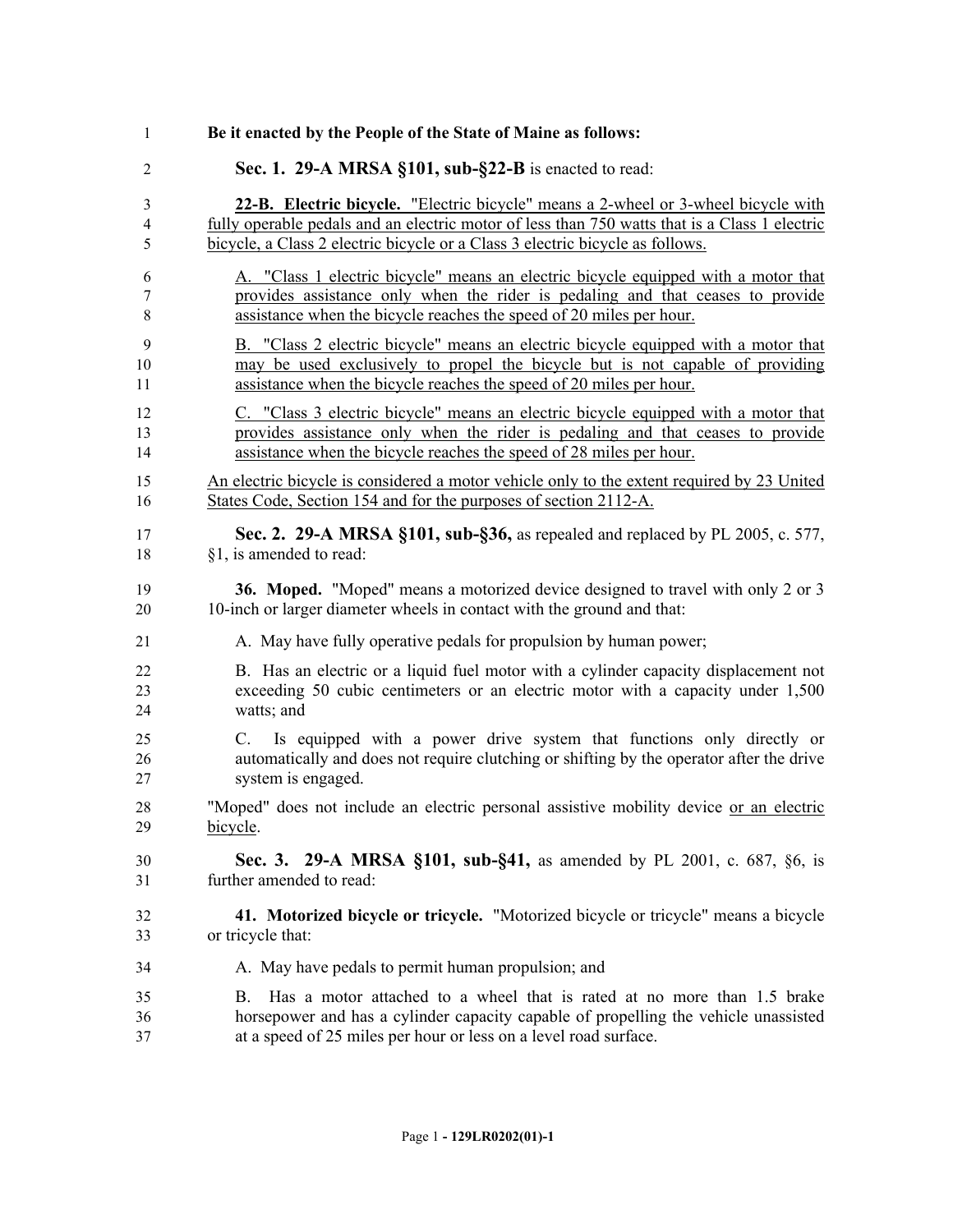"Motorized bicycle or tricycle" does not include an electric personal assistive mobility device or an electric bicycle. **Sec. 4. 29-A MRSA §101, sub-§41-B,** as amended by PL 2005, c. 577, §4, is further amended to read: **41-B. Motorized scooter.** "Motorized scooter" means a scooter that has 2 or 3 wheels less than 10 inches in diameter in ground contact or is powered by a motor having a maximum piston displacement of less than 25 cubic centimeters or an electric motor with a capacity not exceeding 750 watts. "Motorized scooter" does not include an electric personal assistive mobility device or an electric bicycle. **Sec. 5. 29-A MRSA §101, sub-§42, ¶C,** as amended by PL 2001, c. 687, §9, is further amended to read: 12 C. A motorized wheelchair  $\sigma$ <sub>r</sub> an electric personal assistive mobility device or an electric bicycle. **Sec. 6. 29-A MRSA §2063, sub-§1,** as amended by PL 2007, c. 400, §2, is further amended to read: **1. Definitions.** For the purpose of this section, "bicycle" includes a motorized bicycle, a motorized tricycle or, a motorized scooter and an electric bicycle. **Sec. 7. 29-A MRSA §2063, sub-§14** is enacted to read: **14. Electric bicycles.** Except as otherwise provided in this subsection, the operator of an electric bicycle must be afforded all the rights and privileges, and is subject to all of the duties, of the operator of a bicycle. A. A person operating an electric bicycle is not subject to the provisions of this Title relating to financial responsibility, driver's licenses, registration and license plate requirements. B. Beginning October 1, 2019, a manufacturer or distributor of electric bicycles shall apply a label that is permanently affixed, in a prominent location, to each electric bicycle. The label must contain the classification number, top assisted speed and motor wattage of the electric bicycle and must be printed in Arial font in at least 9- point type. C. A person may not tamper with or modify an electric bicycle so as to change the motor-powered speed capability or motor engagement between pedal-assist and throttle-assist types of engagement, unless the person appropriately replaces the label indicating the classification required in paragraph B. A person may not tamper with or modify an electric bicycle in a manner that allows the motor to provide assistance above the speed of: (1) Twenty miles per hour if the electric bicycle is being propelled exclusively by the motor; or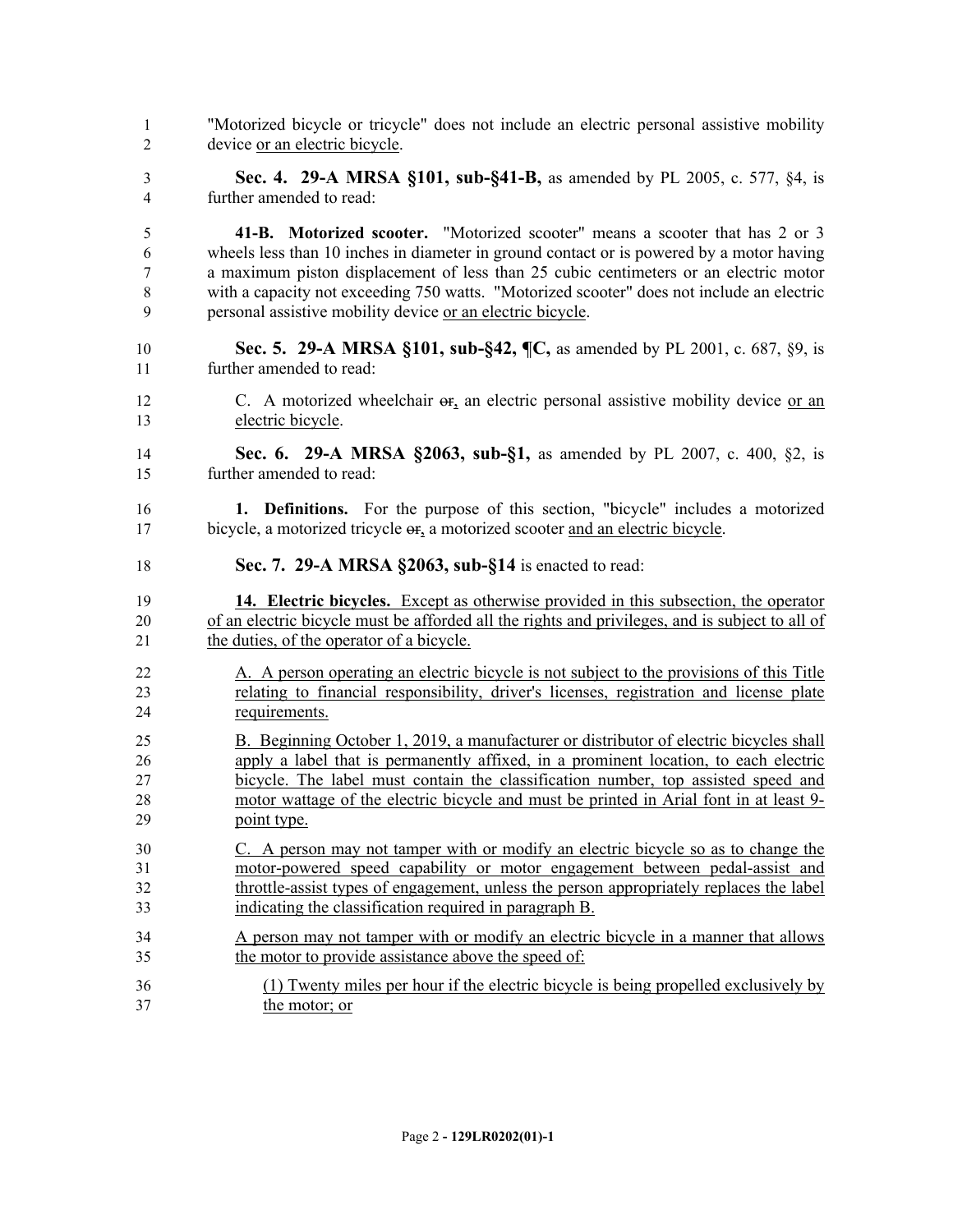| 1              | (2) Twenty-eight miles per hour if the motor is providing assistance only when          |
|----------------|-----------------------------------------------------------------------------------------|
| $\overline{2}$ | the rider is pedaling.                                                                  |
| 3              | If the motor on an electric bicycle is modified so that a limit established in          |
| $\overline{4}$ | subparagraph $(1)$ or $(2)$ is exceeded, that vehicle is no longer an electric bicycle. |
| 5              | D. An electric bicycle must comply with the equipment and manufacturing                 |
| 6              | requirements for bicycles adopted by the United States Consumer Product Safety          |
| $\tau$         | Commission pursuant to 16 Code of Federal Regulations, Part 1512.                       |
| 8              | E. The motor on an electric bicycle must disengage or cease to propel the electric      |
| 9              | bicycle when the brakes are applied or, if the electric bicycle is a Class 1 electric   |
| 10             | bicycle or Class 3 electric bicycle, when the operator stops pedaling.                  |
| 11             | F. This paragraph governs the operation of electric bicycles on bicycle and multi-use   |
| 12             | paths and other bikeways as defined in section 2322, subsection 7, referred to in this  |
| 13             | paragraph as bicycle paths.                                                             |
| 14             | (1) A Class 1 electric bicycle or a Class 2 electric bicycle may be used in places      |
| 15             | where bicycles are permitted to travel, including, but not limited to, bicycle paths,   |
| 16             | except that a municipality, local authority or governing body of a public agency        |
| 17             | that has jurisdiction over a bicycle path may prohibit the operation of a Class 1       |
| 18             | electric bicycle or Class 2 electric bicycle on that bicycle path.                      |
| 19             | (2) A Class 3 electric bicycle may not be operated on a bicycle path unless it is       |
| 20             | within a highway or roadway or the municipality, local authority or governing           |
| 21             | body of a public agency that has jurisdiction over the bicycle path permits that        |
| 22             | operation.                                                                              |
| 23             | (3) Notwithstanding subparagraphs (1) and (2), an electric bicycle may not be           |
| 24             | operated on a bicycle path designated for nonmotorized traffic if significant           |
| 25             | portions of that bicycle path have a natural surface, including gravel, stones or       |
| 26             | wooden bridging, unless specifically authorized by the municipality, local              |
| 27             | authority or governing body of a public agency that has jurisdiction over the           |
| 28             | bicycle path.                                                                           |
| 29             | G. An electric bicycle must be equipped with a speedometer that displays the speed      |
| 30             | the electric bicycle is traveling in miles per hour.                                    |
| 31             | H. This paragraph governs age restrictions for use of electric bicycles.                |
| 32             | (1) A person under 16 years of age may not operate a Class 3 electric bicycle.          |
| 33             | (2) A person under 16 years of age may be a passenger on a Class 3 electric             |
| 34             | bicycle only if it is designed to accommodate passengers.                               |
| 35             | (3) A person under 16 years of age who is an operator or passenger on an electric       |
| 36             | bicycle shall wear a properly fitted and fastened bicycle helmet, as defined in         |
| 37             | section 2322, subsection 2.                                                             |
| 38             | This subsection may not be construed to limit the authority of the owner of a           |
| 39             | private way or the owner of private property to restrict or allow the operation of      |
| 40             | electric bicycles on the way or property.                                               |